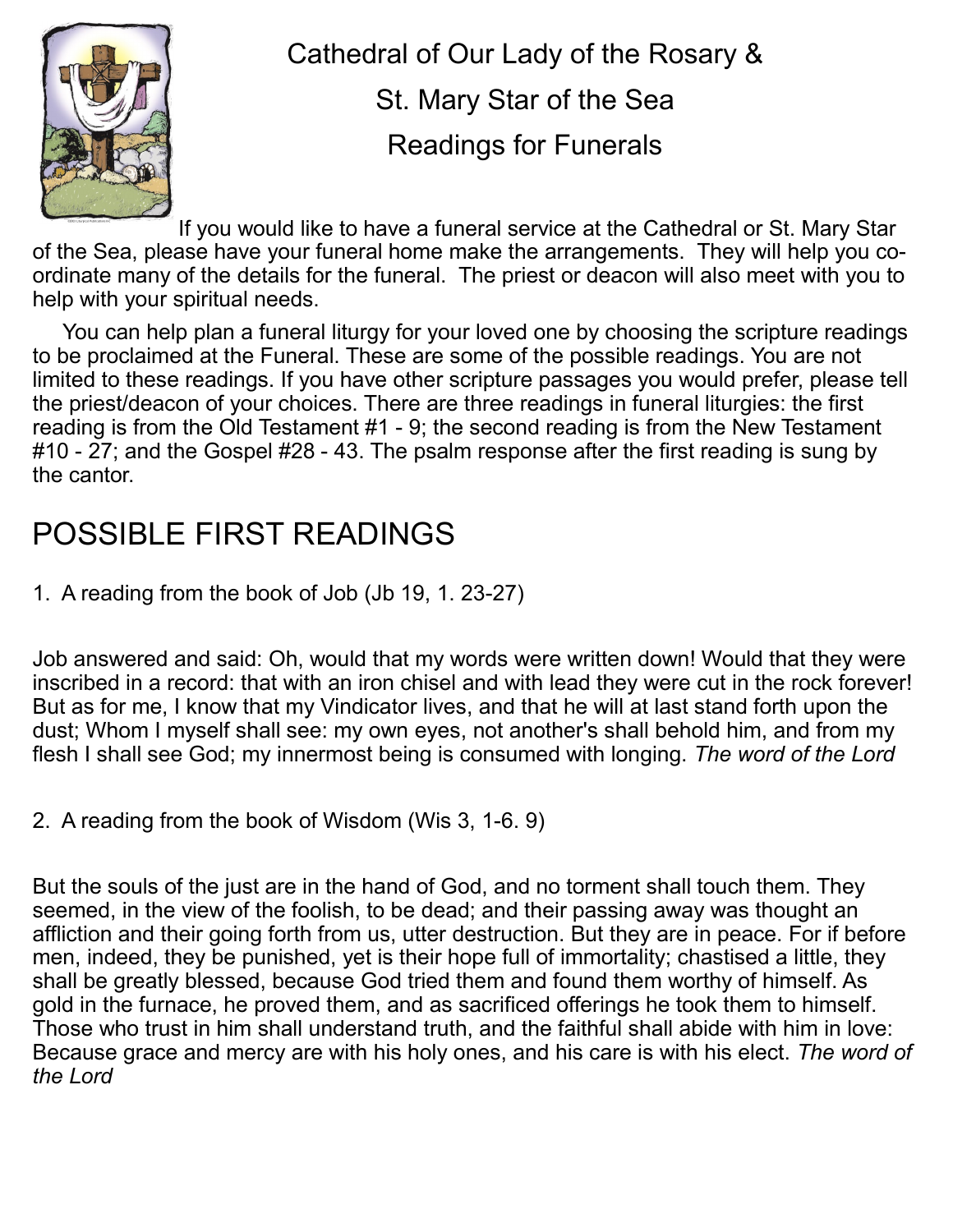# 3. A reading from the book of Wisdom (Wis 4, 7-14)

The just man, though he die early, shall be at rest. For the age that is honorable comes not with the passing of time, nor can it be measured in terms of years. Rather, understanding is the hoary crown for men, and an unsullied life, the attainment of old age. He who pleased God was loved; he who lived among sinners was transported - snatched away, lest wickedness pervert his mind or deceit beguile his soul; for the witchery of paltry things obscures what is right and the whirl of desire transforms the innocent mind. Having become perfect in a short while, he reached the fullness of a long career; for his soul was pleasing to the Lord; therefore, he sped him out of the midst of wickedness. But the people saw and did not understand, nor did they take this into account. *The word of the Lord*

# 4. A reading from the book of the prophet Isaiah (Is 25, 6. 7-9)

On this mountain the Lord of hosts will provide for all peoples. On this mountain he will destroy the veil that veils all peoples, the web that is woven over all nations; he will destroy death forever. The Lord God will wipe away the tears from all faces; the reproach of his people he will remove from the whole earth; for the Lord has spoken. On that day it will be said: "Behold our God, to whom we looked to save us! This is the Lord for whom we looked; let us rejoice and be glad that he has saved us!" *The word of the Lord*

# 5. A reading from the book of Lamentations (Lam 3, 17-26)

My soul is deprived of peace, I have forgotten what happiness is; I tell myself my future is lost, all that I hoped for from the Lord. The thought of my homeless poverty is wormwood and gall; remembering it over and over leaves my soul downcast within me. But I will call this to mind, as my reason to have hope: the favors of the Lord are not exhausted, his mercies are not spent; they are renewed each morning, so great is his faithfulness. My portion is the Lord, says my soul; therefore, will I hope in him. Good is the Lord to one who waits for him, to the soul that seeks him; it is good to hope in silence for the saving help of the Lord. *The word of the Lord*

#### 6. A reading from the book of the prophet Daniel (Dn 12, 1 -3)

"At that time there shall arise Michael, the great prince, guardian of your people; it shall be a time unsurpassed in distress since nations began until that time. At that time, your people shall escape, everyone who is found written in the book. Many of those who sleep in the dust of the earth shall awake; some shall live forever, others shall be an everlasting horror and disgrace. But the wise shall shine brightly like the splendor of the firmament, and those who lead the many to justice shall be like the stars forever. *The word of the Lord*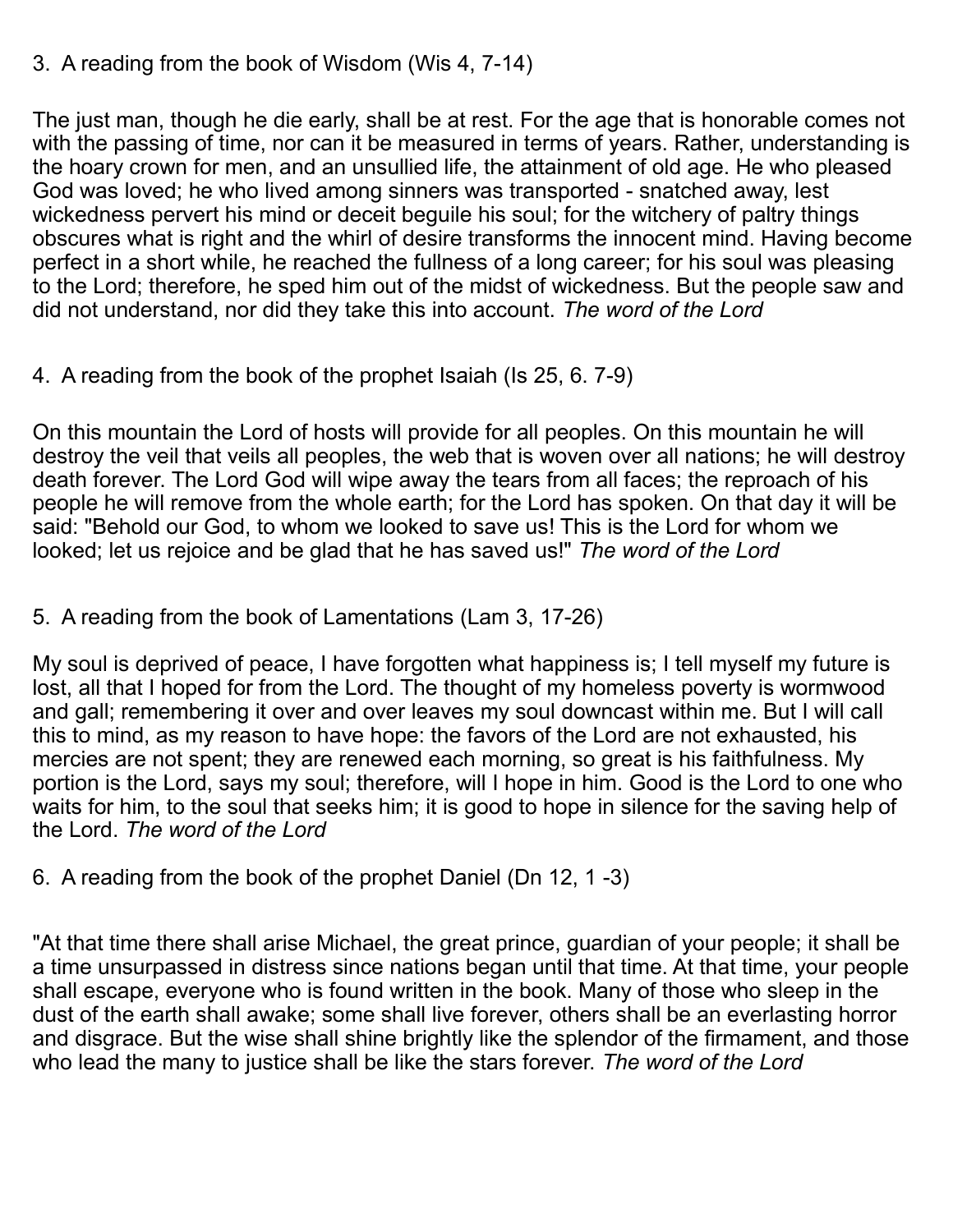7. A reading from the second book of Maccabees (2 Mc 12, 43-46)

Judas (the ruler of Israel) then took up a collection among all his soldiers, amounting to two thousand silver drachmas, which he sent to Jerusalem, to provide for an expiatory sacrifice. In doing this he acted in a very excellent and noble way, inasmuch as he had the resurrection of the dead in view; for if he were not expecting the fallen to rise again, it would have been useless and foolish to pray for them in death. But if he did this with a view to the splendid reward that awaits those who had gone to rest in godliness, it was a holy and pious thought. Thus he made atonement for the dead that they might be freed from this sin. *The word of the Lord*

8. A reading from the Book of Proverbs (31: 10, 12, 17, 20, 25, 28, 30, 31)

Who can make the discovery of a woman of virtue? Her value is much higher than jewels and riches. She does good and not evil all the days of her life. She puts a band of strength around her, her arms are strong. Her hands are stretched out to the poor; and, yes, she is open-handed to those who are in need. Strength and self-respect are her clothing, she faces the future with a smile. She speaks with gentle wisdom, and the law of mercy is on her tongue. Her children get up and give her honor, and people give her praise, saying: "Unnumbered women have done well, but you are better than all of them." A woman who has the fear of the Lord is to be praised. Give her credit for what her hands have done. She deserves the respect of everyone. *The word of the Lord*

9. A reading from the book of Sirach: (Sirach 3:1-8, 14)

Children, listen to me, your father and act accordingly, that you may be safe. For the Lord sets a father in honor over his children and confirms the right of the mother over her sons. Whoever honors his father atones for sins, and whoever glorifies his mother is like the one who lays up treasure. Whoever honors his father will be gladdened by his own children; and when he prays he will be heard. Whoever glorifies his father will have a long life, and whoever obeys the Lord will refresh his mother; he will serve his parents as his masters. Honor your father by word and deed, that a blessing from him may come upon you. For a father's blessing strengthens the houses of his children...Kindness to a father will not be forgotten, and against your sins it will be credited to you; in the day of your affliction it will be remembered in your favor. *The word of the Lord*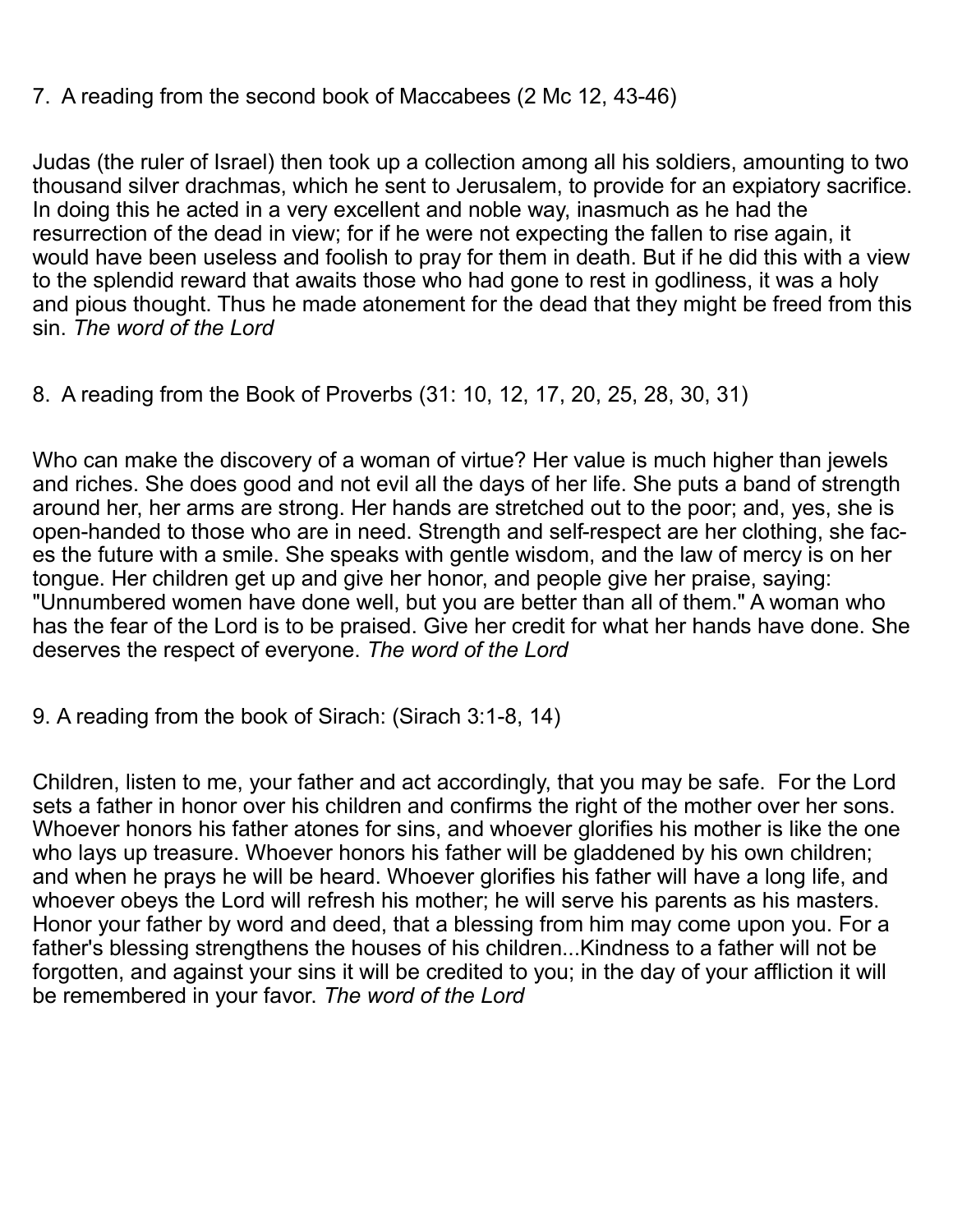# 10. A reading from the Acts of the Apostles (Acts 10, 34-36. 42-43)

Peter proceeded to address the people in these words: "I begin to see how true it is that God shows no partiality. Rather, the man of any nation who fears God and acts uprightly is acceptable to him. This is the message he has sent to the sons of Israel, the good news of peace' proclaimed through Jesus Christ who is Lord of all. He commissioned us to preach to the people and to bear witness that he is the one set apart by God as judge of the living and the dead. To him all the prophets testify, saying that everyone who believes in him has forgiveness of sins through his name." *The word of the Lord*

#### 11. A reading from the letter of Paul to the Romans (Rom 5, 5-11)

Hope will not leave us disappointed, because the love of God has been poured out in our hearts through the Holy Spirit who has been given to us. At the appointed time, when we were still powerless, Christ died for us godless men. It is rare that anyone should lay down his life for a just man, though it is barely possible that for a good man someone may have the courage to die. It is precisely in this that God proves his love for us: that while we were still sinners, Christ died for us. Now that we have been justified by his blood, it is all the more certain that we shall be saved by him from God's wrath. For if, when we are God's enemies, we were reconciled to him by the death of his Son, it is all the more certain that we who have been reconciled will be saved by his life. Not only that; we go so far as to make God our boast through our Lord Jesus Christ, through whom we have now received reconciliation. *The word of the Lord*

#### 12. A reading from the letter of Paul to the Romans (Rom 5, 17-21)

If death begins its reign through one man because of his offense, much more shall those who receive the overflowing grace and gift of justice live and reign through the one man, Jesus Christ. To sum up, then: just as a single offense brought condemnation to all men, a single righteous act brought all men acquittal and life. Just as through one man's disobedience all became sinners, so through one man's obedience all shall become just.

The law came in order to increase offenses; but despite the increase of sin, grace has far surpassed it, so that, as sin reigned through death, grace may reign by way of justice leading to eternal life, through Jesus Christ our Lord. *The word of the Lord*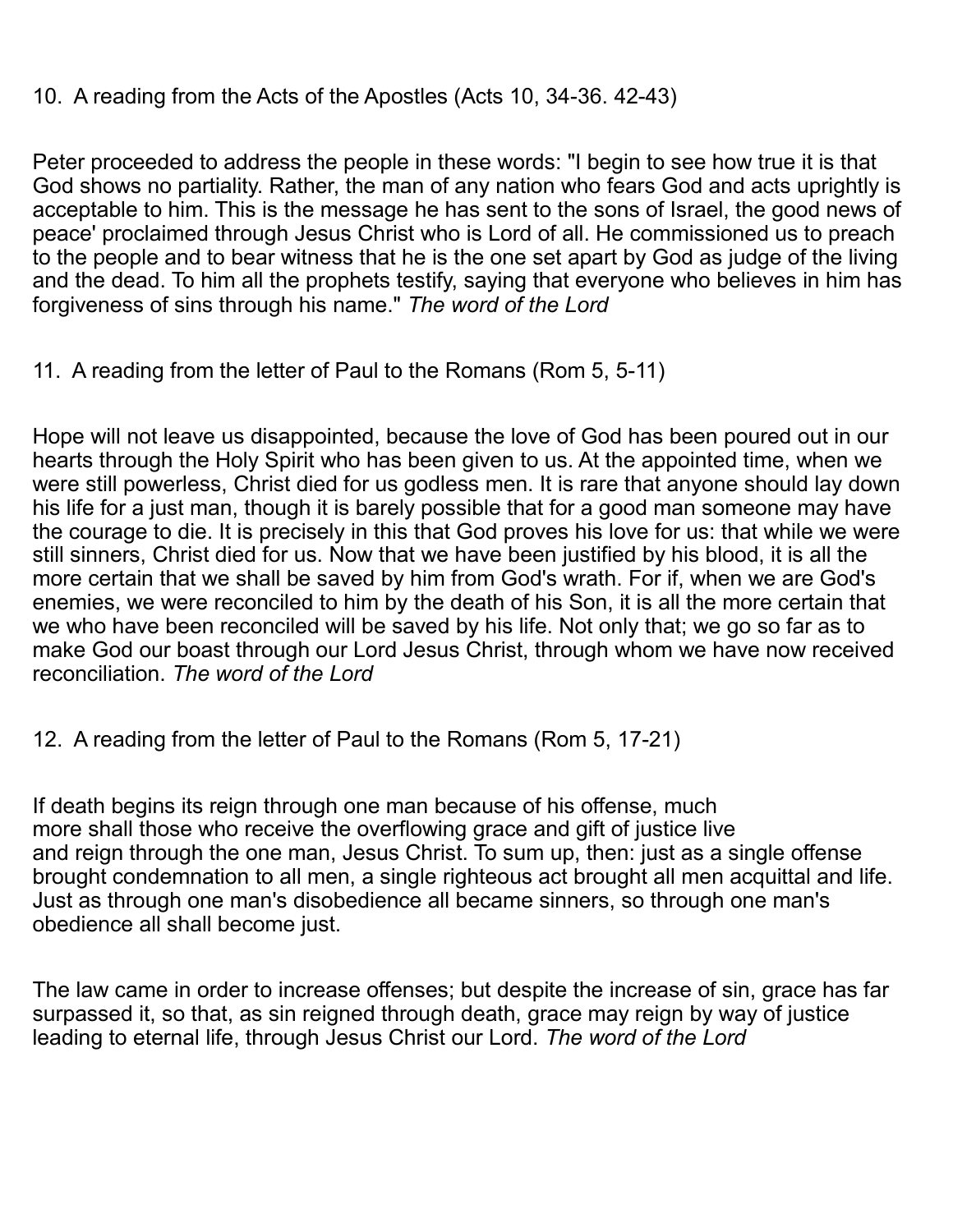# 13. A reading from the letter of Paul to the Romans (Rom 6, 3-4. 8-9)

Are you not aware that we who were baptized into Christ Jesus were baptized into his death? Through baptism into his death we were buried with him, so that, just as Christ was raised from the dead by the glory of the Father, we too might live a new life. If we have died with Christ, we believe that we are also to live with him. We know that Christ, once raised from the dead, will never die again; death has no more power over him. *The word of the Lord*

14. A reading from the letter of Paul to the Romans (Rom 8, 14-23)

All who are led by the Spirit of God are sons of God. You did not receive a spirit of slavery leading you back into fear, but a spirit of adoption through which we cry out, "Abba!" (that is, "Father"). The Spirit himself gives witness with our spirit that we are children of God. But if we are children, we are heirs as well: heirs of God, heirs with Christ, if only we suffer with him so as to be glorified with him.

I consider the sufferings of the present to be as nothing compared with the glory to be revealed in us. Indeed, the whole created world eagerly awaits the revelation of the sons of God. Creation was made subject to futility, not of its own accord but by him who once subjected it; yet not without hope, because the world itself will be freed from its slavery to corruption and share in the glorious freedom of the children of God. Yes, we know that ourselves, although we have the Spirit as first fruits, groan inwardly while we await the redemption of our bodies. *The word of the Lord*

15. A reading from the Letter of Paul to the Romans (Rom 8, 31-35. 37-39)

If God is for us, who can be against us? Is it possible that he who did not spare his own Son but handed him over for the sake of us all will not grant us all things besides? Who shall bring a charge against God's Chosen ones? God, who justifies? Who shall condemn them? Christ Jesus, who died or rather, was raised up, who is at the right hand of God and who intercedes for us? Who will separate us from the love of Christ? Trial, or distress, or persecution, or hunger, or nakedness, or danger, or the sword? Yet in all this we are more than conquerors because of him who has loved us. For I am certain that neither death nor life, neither angels nor principalities, neither the present nor the future, no power, neither height nor depth nor any other creature, will be able to separate us from the love of God that comes to us in Christ Jesus, our Lord. *The word of the Lord*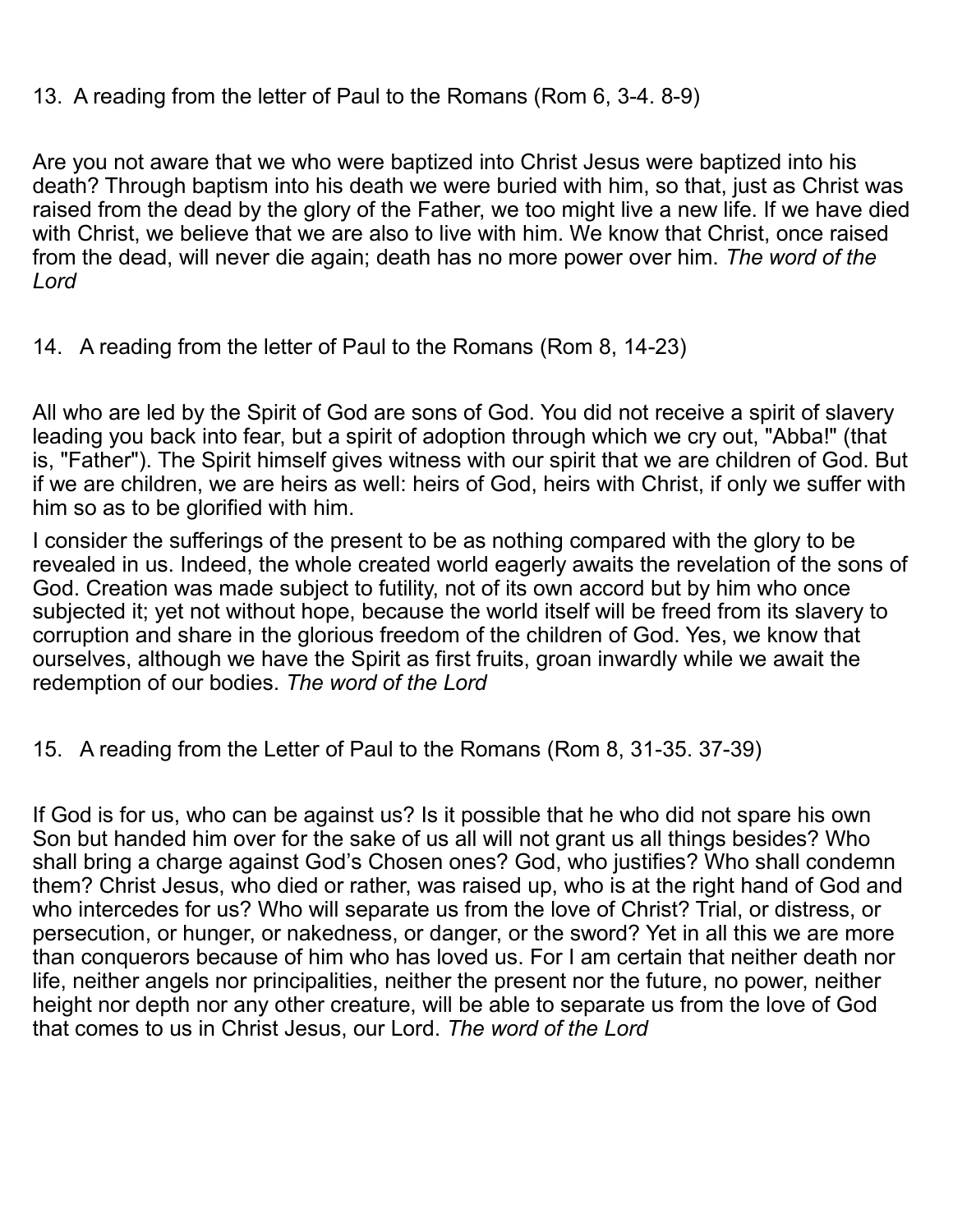### 16. A reading from the letter of Paul to the Romans (Rom 14, 7-9. 10-12)

None of us lives as his own master and none of us dies as his own master. While we live we are responsible to the Lord, and when we die we die as his servants. Both in life and in death we are the Lord's. That is why Christ died and came to life again, that he might be Lord of both the dead and the living. We shall all have to appear before the judgment seat of God. It is written, "As surely as I live, says the Lord, every knee shall bend before me and every tongue shall give praise to God." Every one of us will have to give an account of himself before God. *The word of the Lord*

17. A reading from the first Letter of Paul to the Corinthians (1 Cor 15, 20-24 25-28)

Christ has been raised from the dead, the first fruits of those who have fallen asleep. Death came through a man; hence the resurrection of the dead comes through a man also. Just as in Adam all die, so in Christ all will come to life again, but each one in proper order: Christ the first fruits and then, at his coming, all those who belong to him. After that will come the end, when, after having destroyed every sovereignty, authority, and power, he will hand over the kingdom to God the Father. Christ must reign until God has put all enemies under his feet, and the last enemy to be destroyed is death. Scripture reads that God "has placed all things under his feet." But when it says that everything has been made subject, it is clear that he who has made everything subject to Christ is excluded. When, finally, all has been subjected to the Son, he will then subject himself to the One who made all things subject to him, so that God may be all in all. *The word of the Lord*

18. A reading from the first letter of Paul to the Corinthians (1 Cor 15, 51-57)

I am going to tell you a mystery. Not all of us shall fall asleep, but all of us are to be changed — in an instant, in the twinkling of an eye, at the sound of the last trumpet. The trumpet will sound and the dead will be raised incorruptible, and we shall be changed. This corruptible body must be clothed with incorruptibility, this mortal body with immortality. When the corruptible frame takes on incorruptibility and the mortal immortality, then will the saying of Scripture be fulfilled: Death is swallowed up in victory." "0h death, where is your victory? 0h death, where is your sting?" The sting of death is sin, and sin gets its power from the law. But thanks be to God who has given us the victory through our Lord Jesus Christ. *The word of the Lord*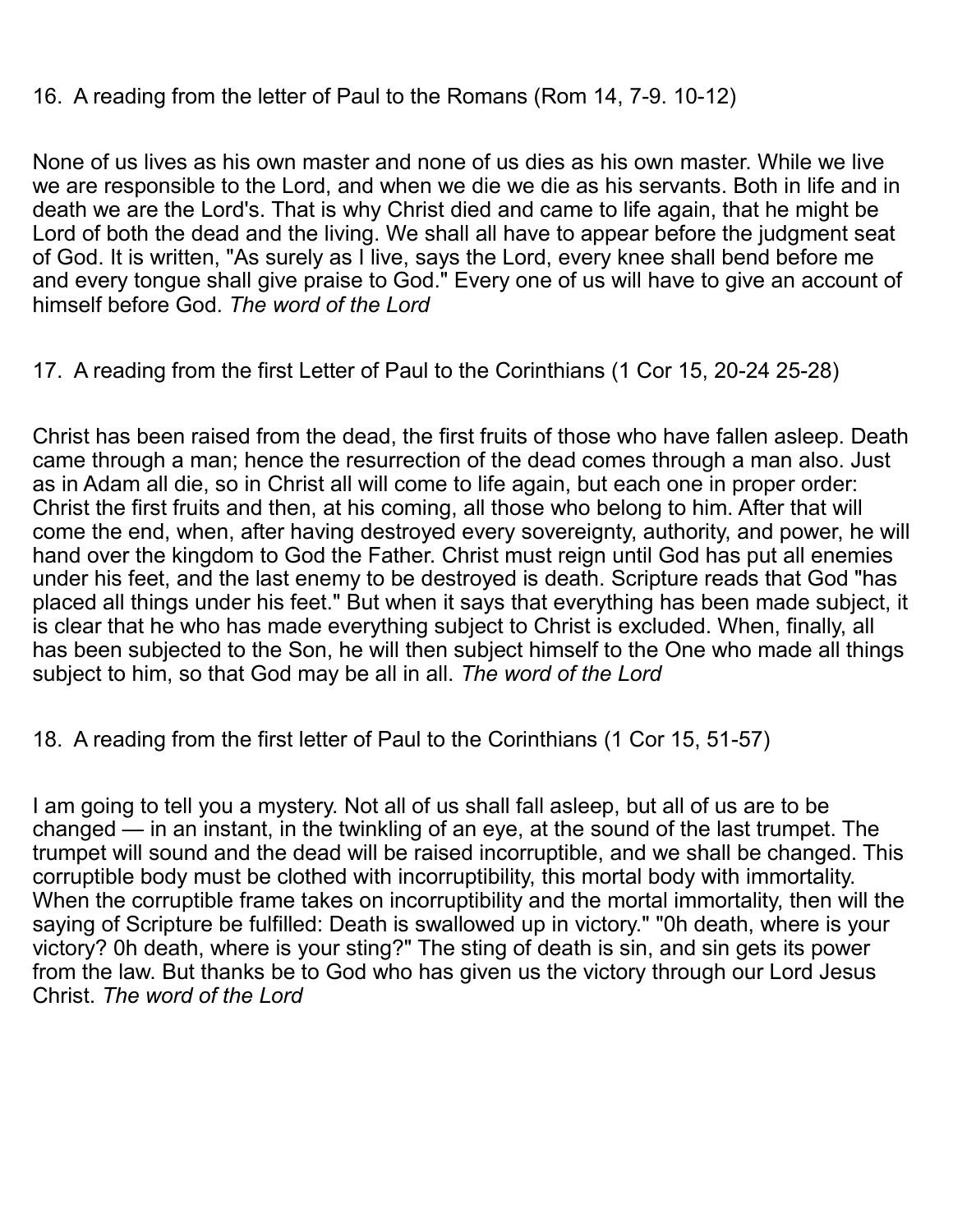# 19. A reading from the second letter of Paul to the Corinthians (2 Cor 5, 1. 6-10)

We know that when the earthly tent in which we dwell is destroyed we have a dwelling provided for us by God, a dwelling in the heavens, not made by hands but to last forever. Therefore, we continue to be confident. We know that while we dwell in the body we are away from the Lord. We walk by faith, not by sight. I repeat, we are full of confidence and would much rather be away from the body and at home with the Lord. This being so, we make it our aim to please him whether we are with him or away from him. The lives of all of us are to be revealed before the tribunal of Christ so that each one may receive his recompense, good or bad, according to his life in the body. *The word of the Lord*

20.A reading from the letter of Paul to the Philippians (Phil 3, 20-21)

We have our citizenship in heaven; it is from there that we eagerly await the coming of our savior, the Lord Jesus Christ. He will give a new form to this lowly body of ours and remake it according to the pattern of his glorified body, by his power to subject everything to himself. *The word of the Lord*

#### 21. A reading from the first letter of Paul to the Thessalonians (1 Thes 4, 13-18)

We would have you be clear about those who sleep in death, brothers; otherwise you might yield to grief, like those who have no hope. For if we believe that Jesus died and rose, God will bring forth with him from the dead those also who have fallen asleep believing in him. We say to you, as if the Lord himself had said it, that we who live, who survive until his coming, will in no way have an advantage over those who have fallen asleep. No, the Lord himself will come down from heaven at the word of command, at the sound of the archangel's voice and God's trumpet; and those who have died in Christ will rise first. Then we, the living, the survivors, will be caught up with them in the clouds to meet the Lord in the air. Thenceforth we shall be with the Lord unceasingly. Console one another with this message. *The word of the Lord*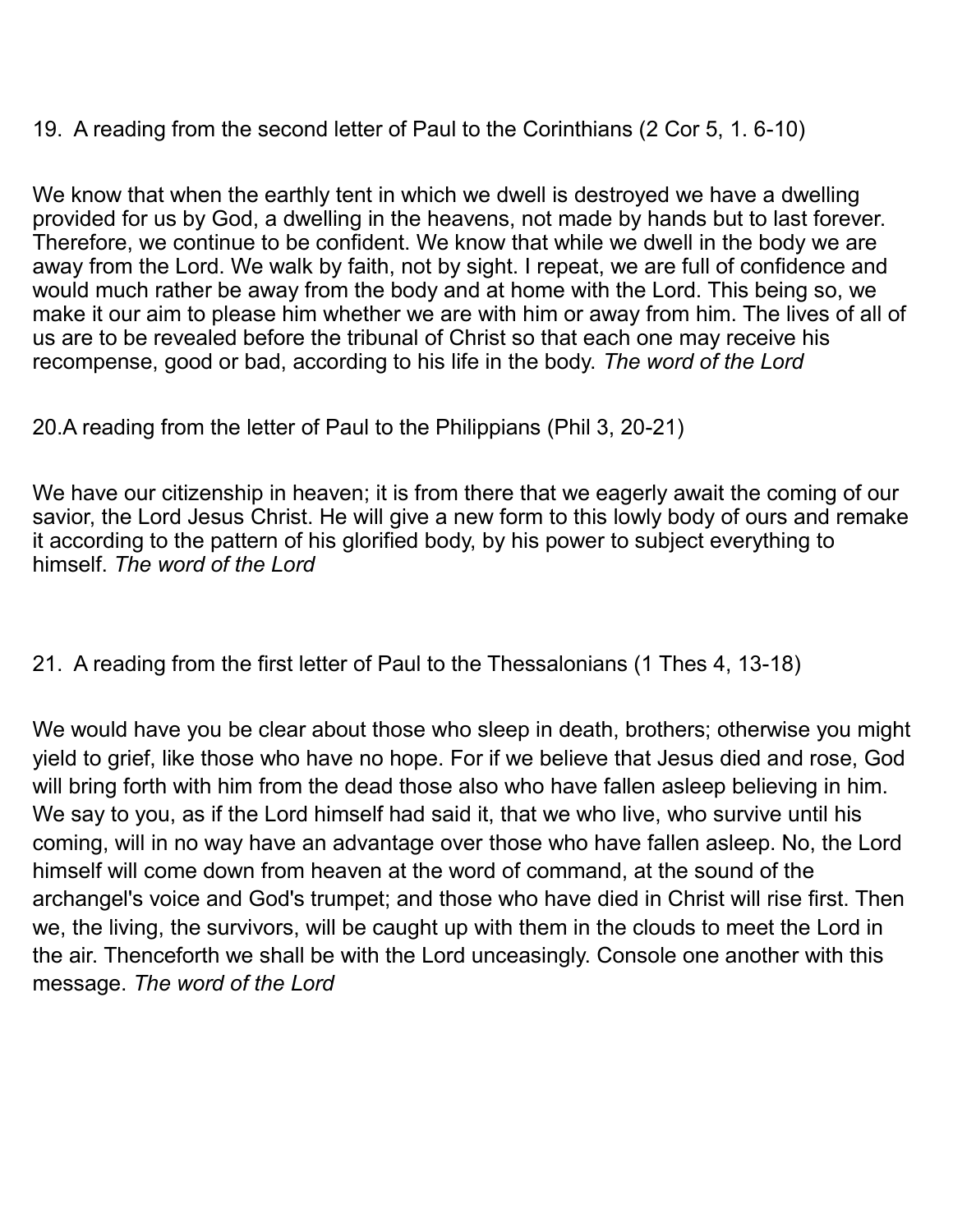### 22. A reading from the second letter of Paul to Timothy (2 Tm 2, 8-13)

Remember that Jesus Christ, a descendant of David, was raised from the dead. This is the gospel I preach; in preaching it I suffer as a criminal, even to the point of being thrown into chains - but there is no chaining the word of God! Therefore I bear with all of this for the sake of those whom God has chosen, in order that they may obtain the salvation to be found in Christ Jesus and with it eternal glory. You can depend on this: If we have died with him we shall also live with him; If we hold out to the end we shall also reign with him. But if we deny him he will deny us. If we are unfaithful he will still remain faithful; for he cannot deny himself. *The word of the Lord*

23. A reading from the first letter of John (1 Jn 3, 1-2)

See what love the Father has bestowed on us in letting us be called children of God! Yet that in fact is what we are. The reason the world does not recognize us is that it never recognized the Son. Dearly beloved, we are God's children now; what we shall later be has not yet come to light. We know that when it comes to light we shall be like him, for we shall see him as he is. *The word of the Lord*

#### 24. A reading from the first letter of John (1 Jn 3, 14-16)

That we have passed from death to life we know because we love the brothers. The man who does not love is among the living dead. Anyone who hates his brother is a murderer, and you know that eternal life abides in no murderer's heart. The way we come to understand love was that he laid down his life for us; we too must lay down our lives for our brothers. *The word of the Lord*

25. A reading from the book of Revelation (Rv 14, 13)

I, John, heard a voice from heaven say to me: "Write this down: Happy now are the dead who die in the Lord!" The Spirit added, "Yes, they shall find rest from their labors, for their good works accompany them." *The word of the Lord*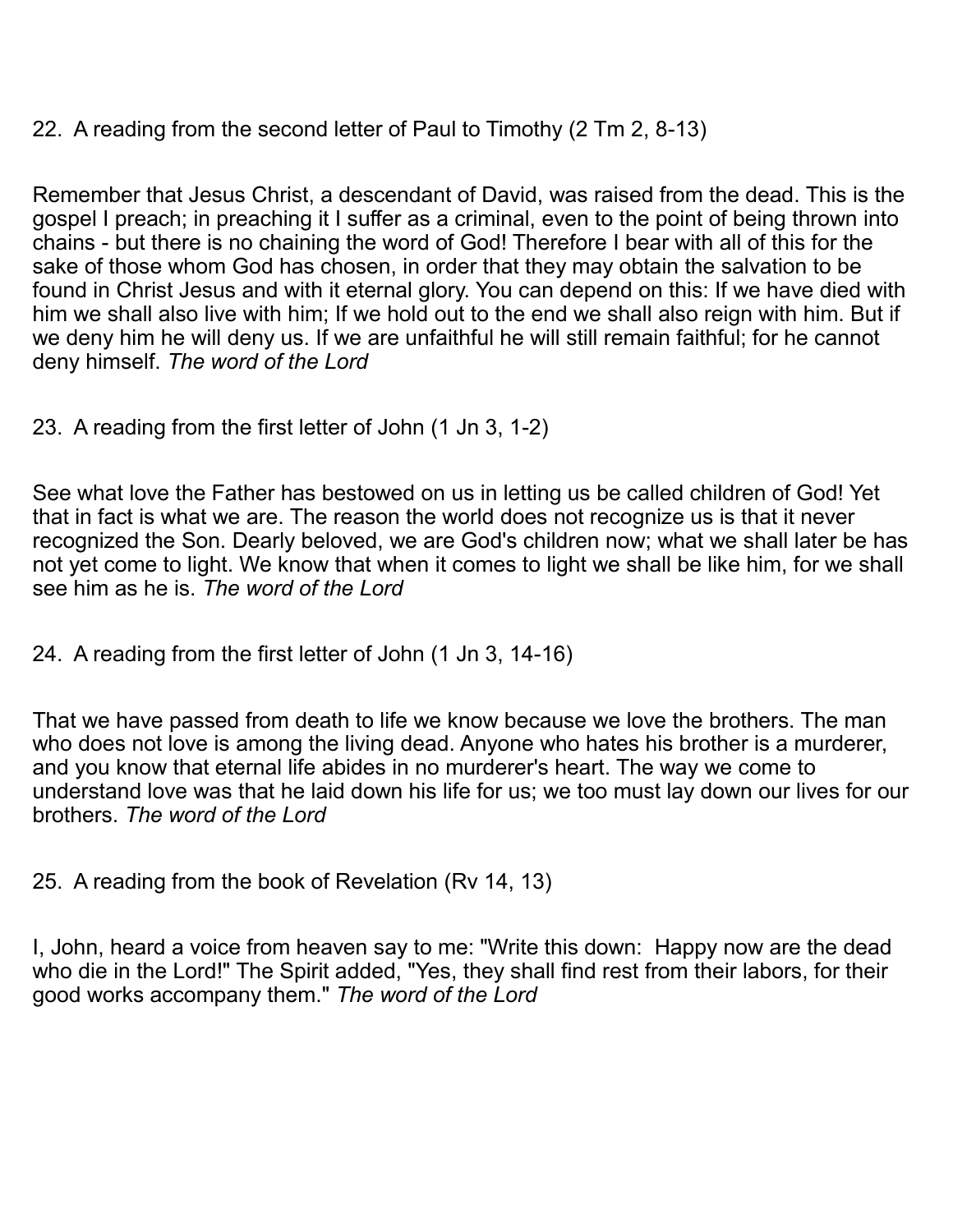#### 26. A reading from the book of Revelation (Rv 20, 11-21, 1)

I, John, saw a large white throne and the One who sat on it. The earth and the sky fled from his presence until they could no longer be seen. I saw the dead, the great and the lowly, standing before the throne. Lastly, among the scrolls, the book of the living was opened. The dead were judged according to their conduct as recorded on the scrolls. The sea gave up its dead; then death and the nether world gave up their dead. Each person was judged according to his conduct. Then death and the nether world were hurled into the pool of fire which is the second death; anyone whose name was not found inscribed in the book of the living was hurled into this pool of fire. Then I saw new heavens and a new earth. The former heavens and the former earth had passed away, and the sea was no longer there. *The word of the Lord*

# 27. A reading from the book of Revelation (Rv 21, 1-5. 6-7)

I, John saw new heavens and a new earth. The former heavens and the former earth had passed away, and the sea was no longer. I also saw a new Jerusalem, the holy city, coming down out of heaven from God, beautiful as a bride prepared to meet her husband. I heard a loud voice from the throne cry out: "This is God's dwelling among men. He shall dwell with them and they shall be his people, and he shall be their God who is always with them. He shall wipe every tear from their eyes, and there shall be no more death or mourning, crying out or pain, for the former world has passed away." The One who sat on the throne said to me, "See, I make all things new!" I am the Alpha and the Omega, the Beginning and the End. To anyone who thirsts I will give to drink without cost from the spring of life-giving water. He who wins the victory shall inherit these gifts; I will be his God and he shall be my son." *The word of the Lord*

# POSSIBLE GOSPEL READINGS

28. A reading from the holy gospel according to Matthew (Mt 5, 1-12)

When Jesus saw the crowds he went up on the mountainside. After he had sat down his disciples gathered around him, and he began to teach them: "How blest are the poor in spirit: the reign of God is theirs. Blest too are the sorrowing; they shall be consoled. Blest are the lowly; they shall inherit the land. Blest are they who hunger and thirst for holiness; they shall have their fill. Blest are they who show mercy; mercy shall be theirs. Blest are the single-hearted, for they shall see God. Blest too the peacemakers; they shall be called children of God. Blest are those persecuted for holiness' sake; the reign of God is theirs. Blest are you when they insult you and persecute you and utter every kind of slander against you because of me. Be glad and rejoice, for your reward in Heaven is great." *The gospel of the Lord*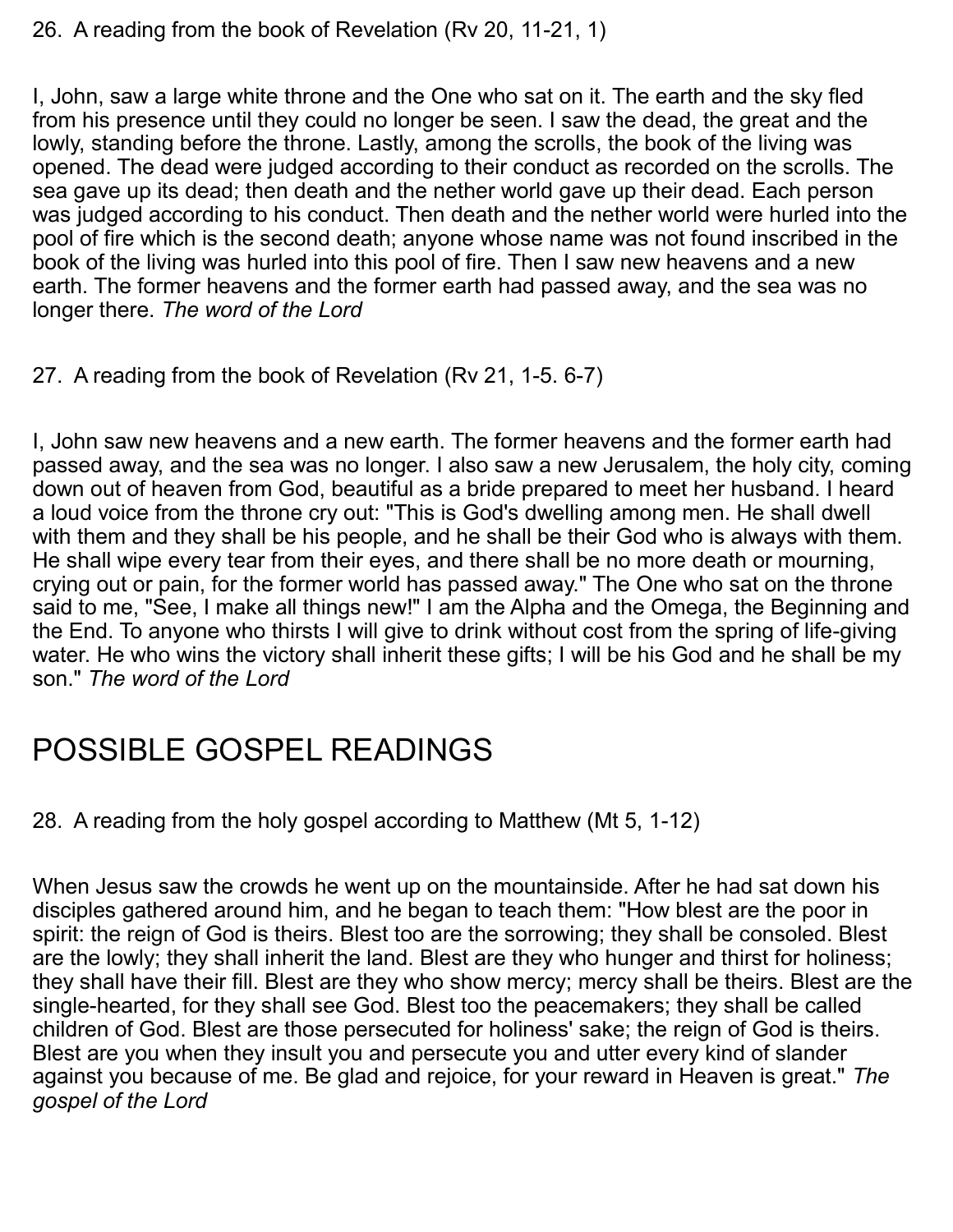29. A reading from the holy gospel according to Matthew (Mt 11, 25-30)

On one occasion Jesus said: "Father, Lord of heaven and earth, to you I offer praise; for what you have hidden from the learned and the clever you have revealed to the merest children. Father, it is true. You have graciously willed it so. Everything has been given over to me by my Father. No one knows the Son but the Father, and no one knows the Father but the Son — and anyone to whom the Son wishes to reveal him. "Come to me, all you who are weary and find life burdensome, and I will refresh you. Take my yoke upon your shoulders and learn from me, for I am gentle and humble of heart. Your souls will find rest, for my yoke is easy and my burden light." *The gospel of the Lord*

30. A reading from the holy gospel according to Matthew (Mt 25, 1-13)

Jesus told his disciples this parable: "The reign of God can be likened to ten bridesmaids who took their torches and went out to welcome the groom. Five of them were foolish, while the other five were sensible. The foolish ones, in taking their torches, brought no oil along, but the sensible ones took flasks of oil as .well as their torches. The groom delayed his coming, so they all began to nod, then to fall asleep. At midnight someone shouted, 'The groom is here! Come and greet him!' At the outcry all the virgins woke up and got their torches ready. The foolish ones said to the sensible, 'Give us some of your oil. Our torches are going out!'

But the sensible ones replied, 'No, there may not be enough for you and us. You had better go to the dealers and buy yourselves some.' While they went off to buy it the groom arrived, and the ones who were ready went in to the wedding with him. Then the door was barred. Later the other bridesmaids came back. 'Master, master!' they cried. 'Open the door for us.' But he answered, 'I tell you, I do not know you'. The moral is: keep your eyes open, for you know not the day or the hour." *The gospel of the Lord*

31. A reading from the holy gospel according to Matthew ( Mt 25, 31-46.)

Jesus said to his disciples: "When the Son of Man comes in his glory, escorted by all the angels of heaven, he will sit upon his royal throne, and all the nations will be assembled before him. Then he will separate them into two groups, as a shepherd separates sheep from goats. The sheep he will place on his right hand, the goats on his left. The king will say to those on his right: 'Come. You have my Father's blessing! Inherit the kingdom prepared for you from the creation of the world. For I was hungry and you gave me food, I was thirsty and you gave me drink. I was a stranger and you welcomed me, naked and you clothed me. I was ill and you comforted me, in prison and you came to visit me.' Then the just will ask him: 'Lord, when did we see you hungry and feed you or see you thirsty and give you drink? When did we welcome you away from home or clothe you in your nakedness? When did we visit you when you were ill or in prison?'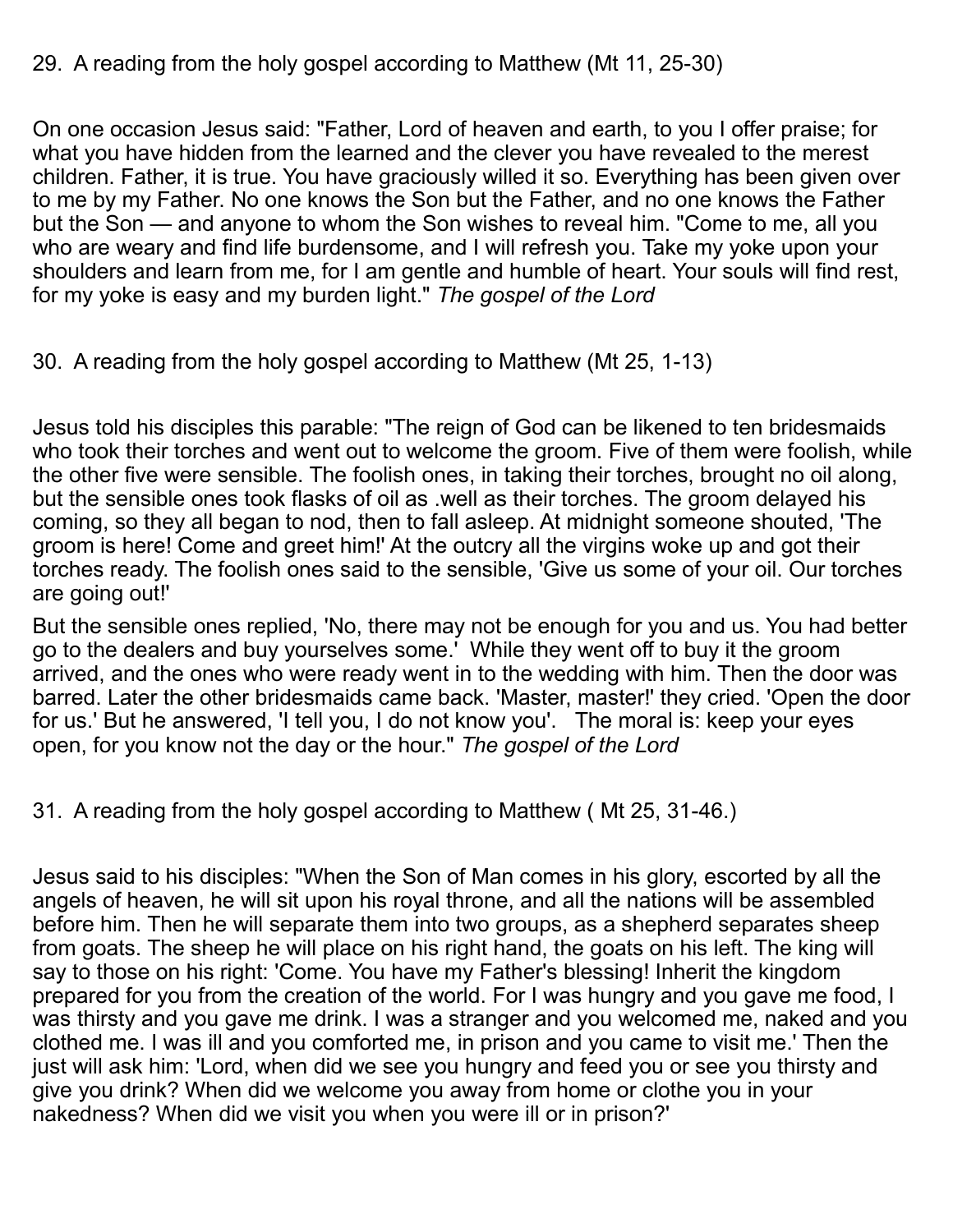The king will answer them: 'I assure you, as often as you did it for one of my least brothers, you did it for me.' "Then he will say to those on his left: 'Out of my sight, you condemned, into that everlasting fire prepared for the devil and his angels! I was hungry and you gave me no food, I was thirsty and you gave me no drink. I was away from home and you gave me no welcome, naked and you gave me no clothing. I was ill and in prison and you did not come to comfort me.' Then they in turn will ask: 'Lord, when did we see you hungry or thirsty or away from home or naked or ill or in prison and not attend you in your needs?' He will answer them: 'I assure you, as often as you neglected to do it to one of the least ones, you neglected to do it to me.' These will go off to eternal punishment and the just to eternal life." *The gospel of the Lord*

32. A reading from the holy gospel according to Mark (Mk 15, 33-39)

When noon came, darkness fell on the whole countryside and lasted until mid-afternoon. At that time Jesus cried in a loud voice, "Eloi, Eloi, lama sabachthani?" which means, "My God, my God, why have you forsaken me?" A few of the-bystanders who heard it remarked, "Listen! He is calling on Elijah!" Someone ran off, and soaking a sponge in sour wine, stuck it on a reed to try to make him drink, The man said, "Now let's see whether Elijah comes to take him down." Then Jesus, uttering a loud cry, breathed his last. At that moment the curtain in the sanctuary was torn in two from top to bottom. The centurion who stood guard over him, on seeing the manner of his death, declared, "Clearly this man was the Son of God!" *The gospel of the Lord*

33. A reading from the holy gospel according to Luke (Lk 7, 11-17)

Jesus went to a town called Naim, and his disciples and a large crowd accompanied him. As he approached the gate of the town, a dead man was being carried out, the only son of a widowed mother. A considerable crowd of townsfolk was with her. The Lord was moved with pity upon seeing her and said to her, "Do not cry." Then he stepped forward and touched the litter; at this, the bearers halted. He said, "Young man, I bid you get up. The dead man sat up and began to speak. Then Jesus gave him back to his mother. Fear seized them all and they began to praise God. "A great prophet has risen among us," they said; and, "God has visited his people," This was the report that spread about him throughout Judea and the surrounding country. *The gospel of the Lord*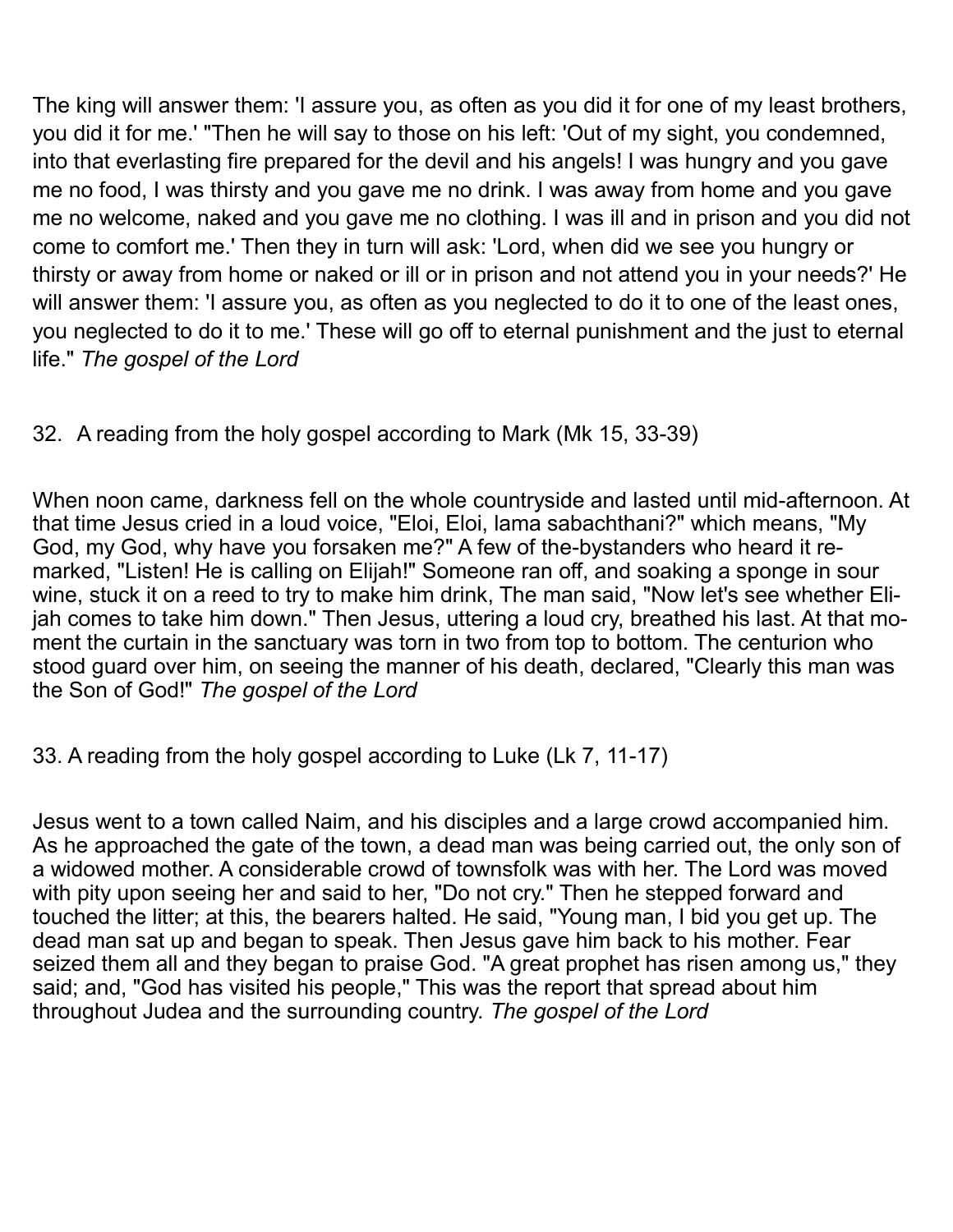# 34. A reading from the holy gospel according to Luke (Lk 12, 35-40)

Jesus told his disciples: "Let your belts be fastened around your waists and your lamps be burning ready. Be like men awaiting their master's return from a wedding, so that when he arrives and knocks, you will open for him without delay. It will go well with those servants whom the master finds wide-awake on his return. I tell you, he will put on an apron, seat them at table, and proceed to wait on them. Should he happen to come at midnight or before sunrise and find them prepared, it will go well with them. You know as well as I that if the head of the house knew when the thief was coming he would not let him break into his house. Be on guard, therefore. The Son of Man will come when you least expect him." *The gospel of the Lord*

35. A reading from the holy gospel according to Luke (Lk 23, 33. 39-43)

When Jesus and the others came to Skull Place, as it was called, they crucified him there and the criminals as well, one on his right and the other on his left. One of the criminals hanging in crucifixion blasphemed him: "Aren't you the Messiah? Then save yourself and us." But the other one rebuked him: "Have you no fear of God, seeing you are under the same sentence? We deserve it, after all. We are only paying the price for what we've done, but this man has done nothing wrong." He then said, "Jesus, remember me when you enter upon your reign." And Jesus replied, "I assure you: this day you will be with me in paradise." *The gospel of the Lord*

36. A reading from the holy gospel according to Luke (Lk 23, 44-49)

It was around midday, and darkness came over the whole land until mid -afternoon with an eclipse of the sun. The curtain in the sanctuary was torn in two. Jesus uttered a loud cry and said, "Father, into your hands I commend my spirit." After he had said this, he expired. The centurion, upon seeing what had happened, gave glory to God by saying, "Surely this was an innocent man." After the crowd assembled for this spectacle witnessed what had happened, they returned beating their breasts. All his friends and the women who had accompanied him from Galilee were standing at a distance watching everything. *The gospel of the Lord*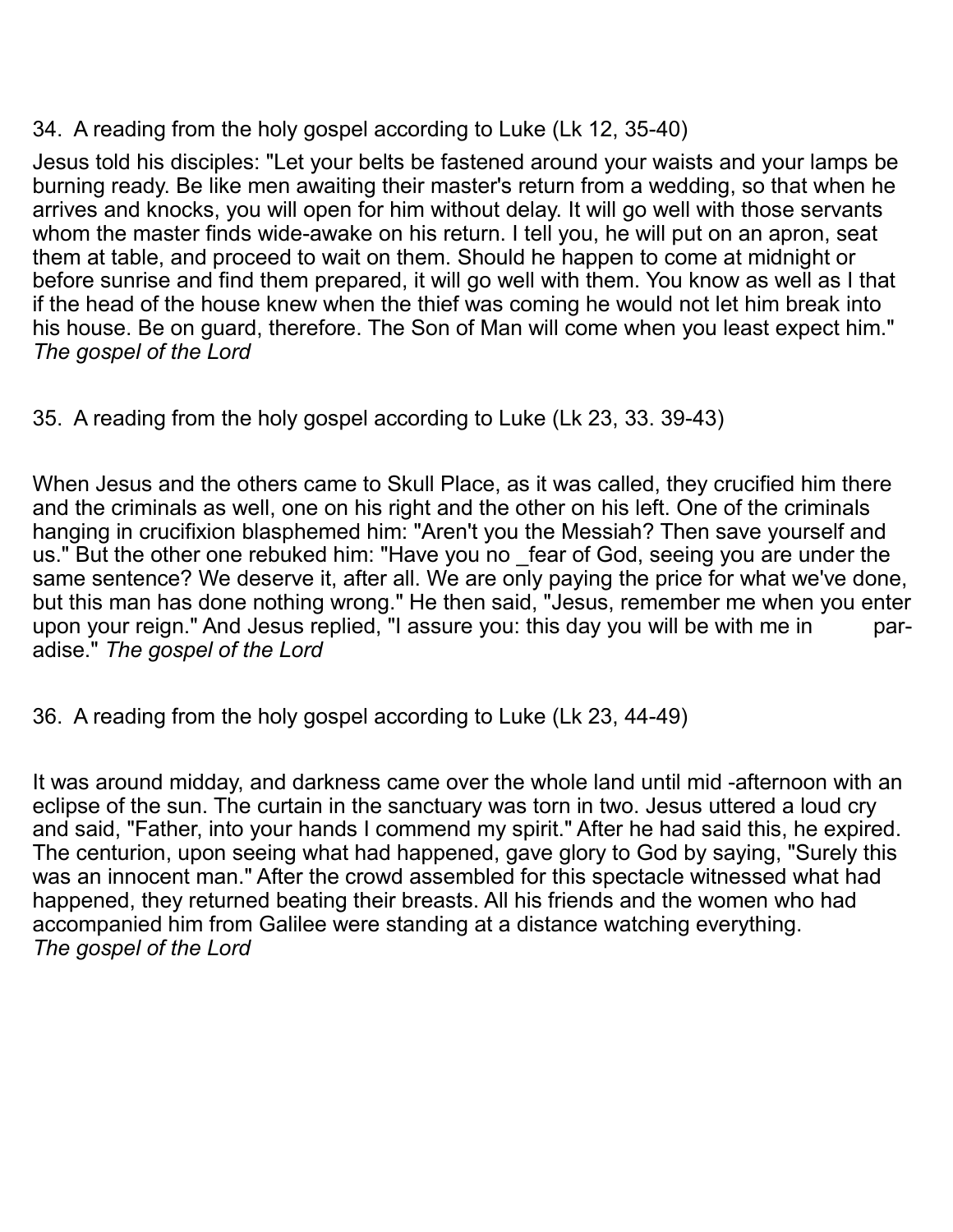# 37. A reading from the holy gospel according to Luke (Lk 24, 13-16. 28.35)

Two of the disciples of Jesus on that same day were making their way to a village named Emmaus seven miles distant from Jerusalem, discussing as they went all that had happened. In the course of their lively exchange, Jesus approached and began to walk along with them. However, they were restrained from recognizing him. By now they were near the village to which they were going, and he acted as if he were going farther. But they pressed him: "Stay with us, It is nearly evening - the day is practically over." So he went in to stay with them. When he had seated himself with them to eat, he took bread, pronounced the blessing, then broke the bread and began to distribute it to them. With that their eyes were opened and they recognized him; whereupon he vanished from their sight. They said to one another. "Were not our hearts burning inside us as he talked to us on the road and explained the Scriptures to us?" They got up immediately and returned to Jerusalem, where they found the Eleven and the rest of the company assembled. They were greeted with, "The Lord has been raised! It is true! He has appeared to Simon." Then they recounted what had happened on the road and how they had come to know him in the breaking of bread. *The gospel of the Lord*

38. A reading from the holy gospel according to John (Jn 6, 37-40)

Jesus said to the crowd: "All that the Father gives me shall come to me; no one who comes will I ever reject, because it is not to do my own will that I have come down from heaven, but to do the will of him who sent me. It is the will of him who sent me that I should lose nothing of what he has given me; rather, that I should raise it up on the last day. Indeed, this is the will of my Father, that everyone who looks upon the Son and believes in him shall have eternal life. Him I will raise up on the last day." *The gospel of the Lord*

39. A reading from the holy gospel according to John (Jn 6, 51-58)

Jesus told the crowd: "I myself am the living bread come down from heaven. If anyone eats this bread he shall live forever; the bread I will give is my flesh, for the life of the world." At this the Jews quarreled among themselves, saying, "How can he give us his flesh to eat?" Thereupon Jesus said to them: "Let me solemnly assure you, if you do not eat the flesh of the Son of Man and drink his blood, you have no life in you. He who feeds on my flesh and drinks my blood has life eternal, and I will raise him up on the last day. For my flesh is real food and my blood real drink. The man who feeds on my flesh and drinks my blood remains in me, and I in him. Just as the Father who has life sent me and I have life because of the Father, so the man who feeds on me will have life because of me. This is the bread that came down from heaven. Unlike your ancestors who ate and died nonetheless, the man who feeds on this bread shall live forever." *The gospel of the Lord*